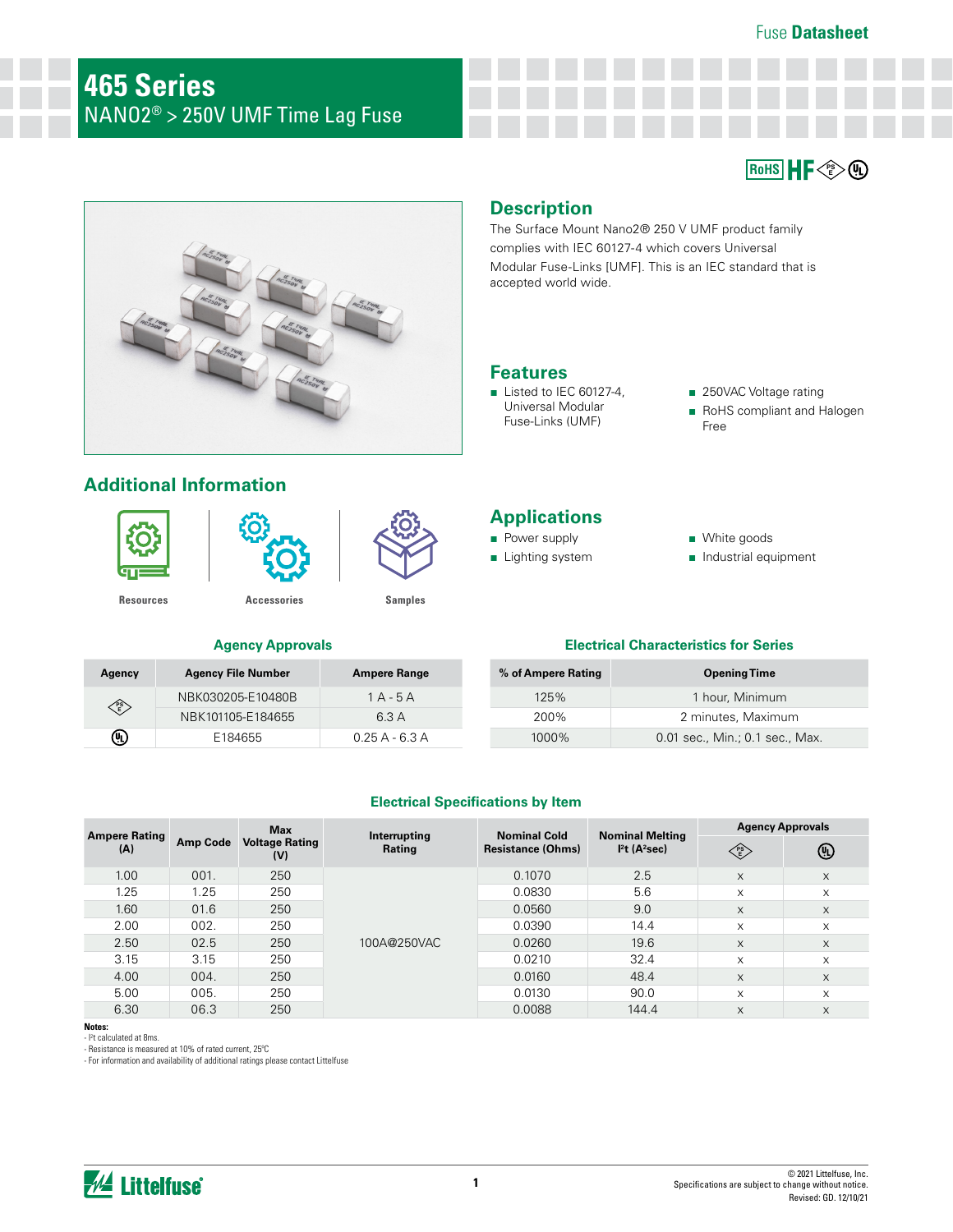#### **Temperature Re-rating Curve**



**1.** Rerating depicted in this curve is in addition to the standard derating of 15% for continuous operation.

### **Average Time Current Curves**



# **Soldering Parameters**

| <b>Reflow Condition</b>                             |                                          | Pb – Free assembly                     |                 |  |
|-----------------------------------------------------|------------------------------------------|----------------------------------------|-----------------|--|
| <b>Pre Heat</b>                                     | - Temperature Min (T <sub>s(min)</sub> ) |                                        | $150^{\circ}$ C |  |
|                                                     | - Temperature Max (T <sub>s(max)</sub> ) |                                        | $200^{\circ}$ C |  |
|                                                     | - Time (Min to Max) $(t_*)$              |                                        | 60 - 180 secs   |  |
| Average ramp up rate (Liquidus Temp (T,) to<br>peak |                                          | 5°C/second max.                        |                 |  |
| $T_{\text{S(max)}}$ to $T_{L}$ - Ramp-up Rate       |                                          | 5°C/second max.                        |                 |  |
| <b>Reflow</b>                                       | - Temperature (T.) (Liquidus)            |                                        | $217^{\circ}$ C |  |
|                                                     | - Temperature (t.)                       |                                        | 60 - 150 secs   |  |
| Peak Temperature (T <sub>p</sub> )                  |                                          | $260^{+0/-5}$ °C                       |                 |  |
| Time within 5°C of actual peak Temperature (t)      |                                          | $20 - 40$ seconds                      |                 |  |
| <b>Ramp-down Rate</b>                               |                                          | 5°C/second max.                        |                 |  |
| Time 25°C to peak Temperature (T <sub>p</sub> )     |                                          | 8 minutes max.                         |                 |  |
| Do not exceed                                       |                                          | $260^{\circ}$ C                        |                 |  |
|                                                     |                                          |                                        |                 |  |
| <b>Wave Soldering</b><br><b>Parameters</b>          |                                          | 260°C Peak Temperature, 3 seconds max. |                 |  |